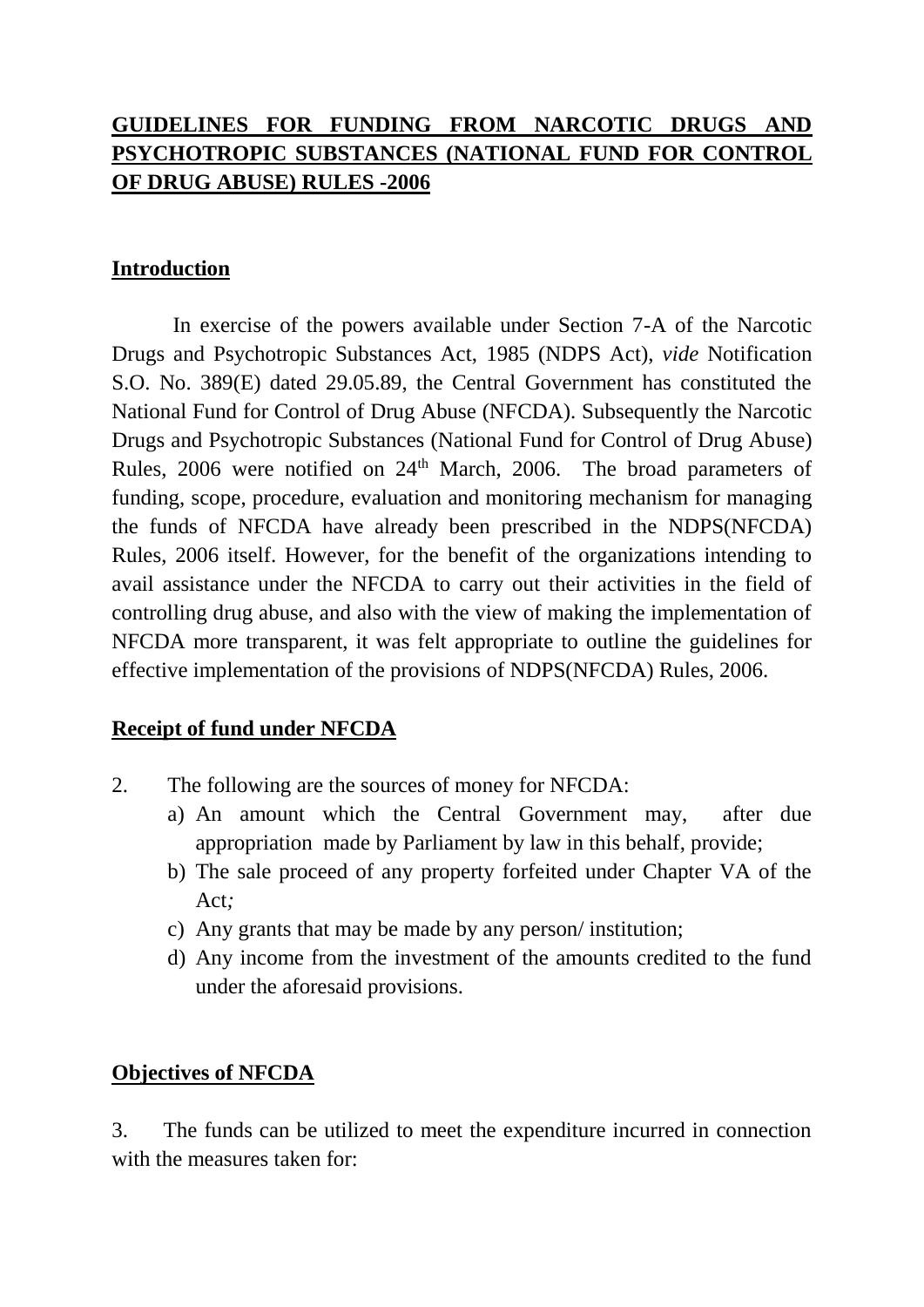- a) Combating illicit traffic in narcotic drugs, psychotropic substances or controlled substances;
- b) Controlling the abuse of narcotic drugs and psychotropic substances;
- c) Identifying, treating, rehabilitating addicts;
- d) Preventing drug abuse;
- e) Educating public against drug abuse; and
- f) Supplying drugs to addicts where such supply is a medical necessity.

#### **Scope**

 4. To achieve the objectives of the funds the approach of the grant to be made under this fund is to provide the whole range of services including combating illicit traffic in narcotic drugs & psychotropic substances, awareness generation, identification, counseling, treatment and rehabilitation of drug addicts through Government/Voluntary/other organizations and institutions. The thrust would be on preventive education and awareness programmes on the drug-addiction problem. The following components are admissible for assistance under NFCDA

a) Information, Education and Communication (IEC)

(i)Organizing events for awareness generation, preventive education and de-addiction camps in areas prone to drug abuse, especially rural/slum areas, with the objective of mobilizing the community, promoting awareness and collective initiative towards the prevention of drug abuse. These programmes should address specific target groups (vulnerable and at risk groups) and should be appropriate to the local culture and in the local language*.*

- (ii)Developing & Printing IEC materials such as posters, short films, exhibition panels
- (iii) Awareness Programme in Schools
- (iv) Developing IT support for monitoring  $&$  evaluation
- b) Surveys, Studies, Evaluation and Research on the subject of drug abuse: Financial assistance shall be admissible to the organizations for conducting Surveys, Studies, Evaluation and Research on the subject of drug abuse.
- c) Bed capacity for drug de-addiction: Grant for increasing the bed capacity at the centres/hospitals run by the State/ Central Government for drug de-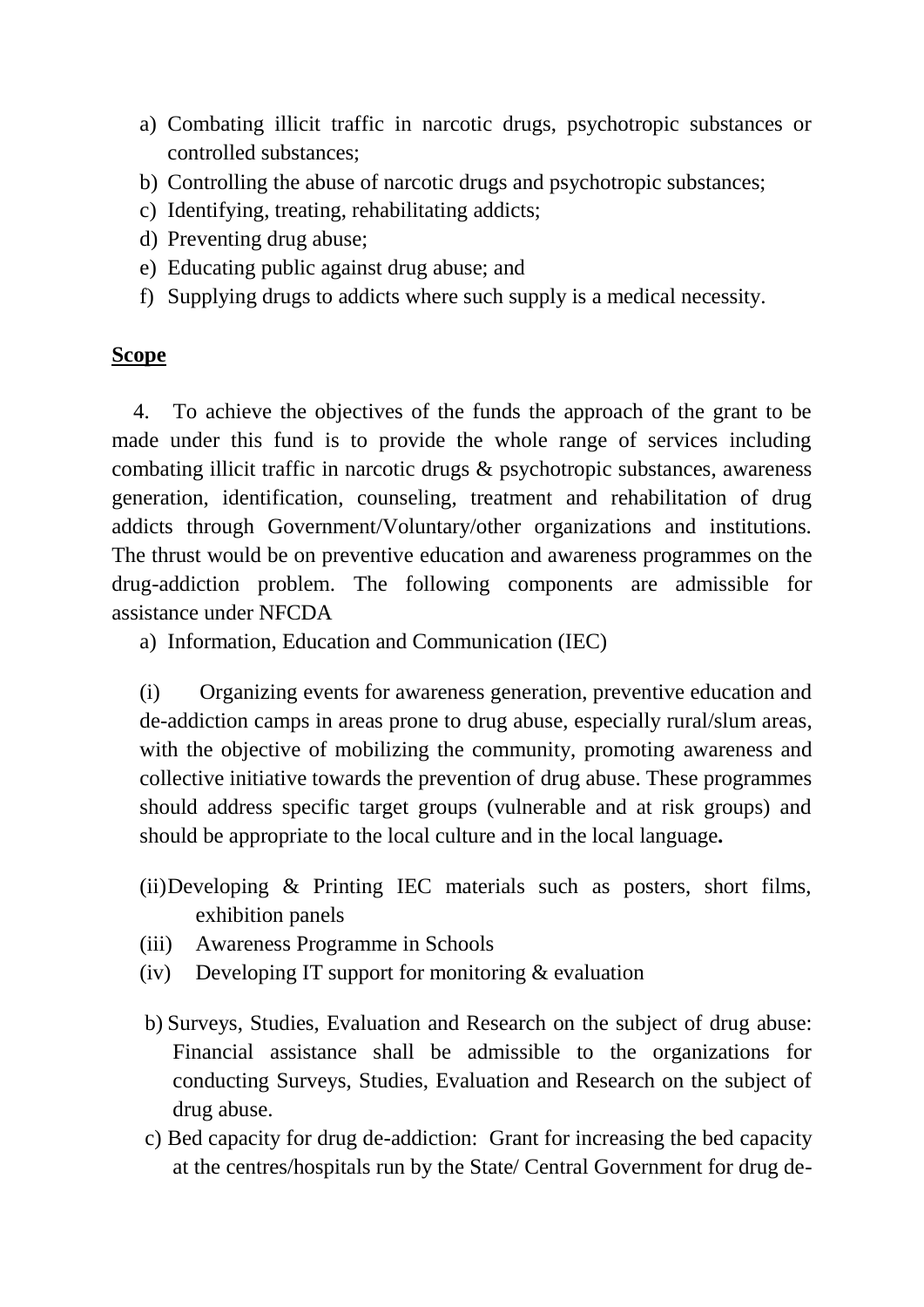addiction purposes. Funds can also be sanctioned for enhancing, upgrading the medical instruments and other facilities for drug deaddiction purposes.

- d) Providing Training to the Doctors/medical staff on drug de-addiction:
- e) Infrastructure support for Vocational Training for rehabilitation
- f) Apart from the above activities, the Governing Body of NFCDA may consider other project also for funding from NFCDA.

# **Eligibility for receipt of assistance under NFCDA**

5. Apart from Government organization / institutions, the following organizations / institutions shall be eligible for receipt of assistance under the NFCDA:

- a. A Society registered under the Societies' Registration Act, 1860 (XXI of 1860) or any relevant Act of the State Governments / Union Territory Administrations or under any State law relating to the registration of Literary, Scientific and Charitable societies, or
- b. A Public Trust registered under any law for the time being in force, or
- c. Panchayati Raj Institutions (PRIs), Urban Local Bodies (ULBs), organizations / institutions fully funded or managed by State / Central Government or a local body; or
- d. Universities, Schools of Social Work, other reputed educational institutions and such other well established organizations / institutions.

 6. Organization / institutions specified above should have the following characteristics to become eligible for receipt of assistance under the NFCDA:

- a. duties and responsibilities clearly defined and laid down in writing.
- b. It should have resources, facilities and experience for undertaking the programme.
- c. It should not be run for profit to any individual or a body of individuals.
- d. It should not discriminate against any person or group of persons on the ground of sex, religion, caste or creed.
- e. It should ordinarily have existed for a period of three years.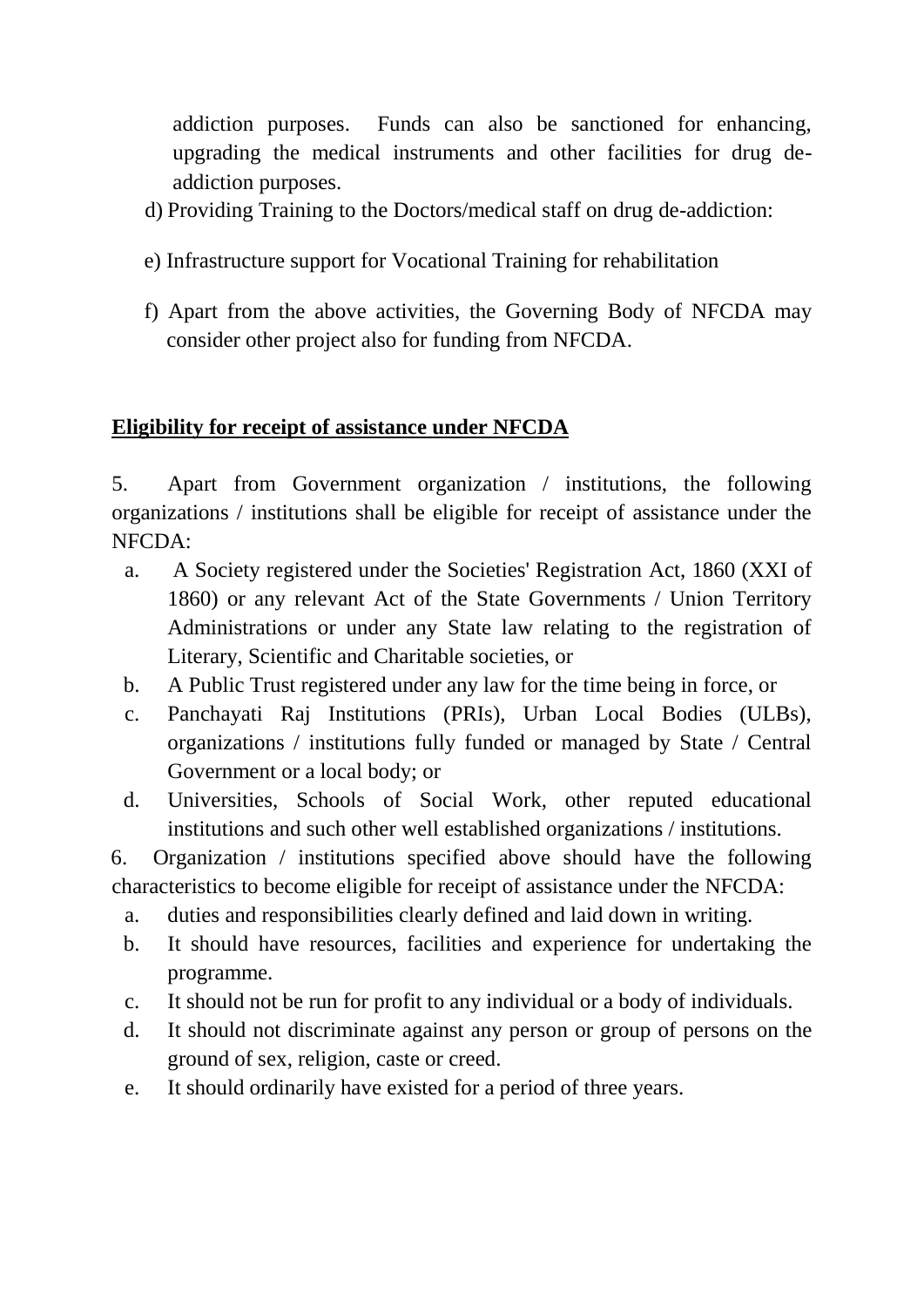## **Norms and conditions for financial assistance:**

7. The quantum of assistance in the case of NGOs, private bodies / institutions etc. shall be not more than 75% of the actual expenditure as approved by the Governing Body. However, for Government bodies / institutions, funds up to 100% of the actual expenditure as approved by the Governing Body. The following criteria shall be followed while assessing the actual expenditure:

- a. No assistance will be given for recurring expenditure to NGOs, Pvt. bodies. However, for projects of short duration, recurring expenditure like supply of foods, medicines etc. may be provided. Similarly recurring expenditure to Government Organizations may be considered by the Governing Body on case to case basis.
- b. No assistance will be given for administrative expenditure. However, for projects (short duration) of such nature where administrative expenditure is the primary component, like conducting surveys, studies etc., assistance for administrative expenditure may be considered by the governing body.

8. If an organization has already received or is expected to receive a grant from some other sources for the purpose for which the application is being made under this Scheme, assessment for grant from NFCDA will normally be made after taking into account grant from such other sources.

9. The funds sanctioned out of NFCDA should be utilized within the sanctioned period of the project. When a project could not be completed in time due to unforeseen circumstances or for reasons having positive impact on the project, the applicant should take prior approval of the Governing Body. In case of grant of funds for a Building it must be completed within a period of two years from the date of receipt of first installment of grant.

10. An organization availing assistance under the NFCDA shall follow the provisions of General Financial Rules, 2005 while incurring expenditure out of the assistance received. No expenditure shall be incurred on an item which is not a part of the project proposal or directed as such by the Governing Body. The organization shall properly maintain the bills / vouchers for the expenditure incurred out of the funds granted from NFCDA. A self certificate regarding the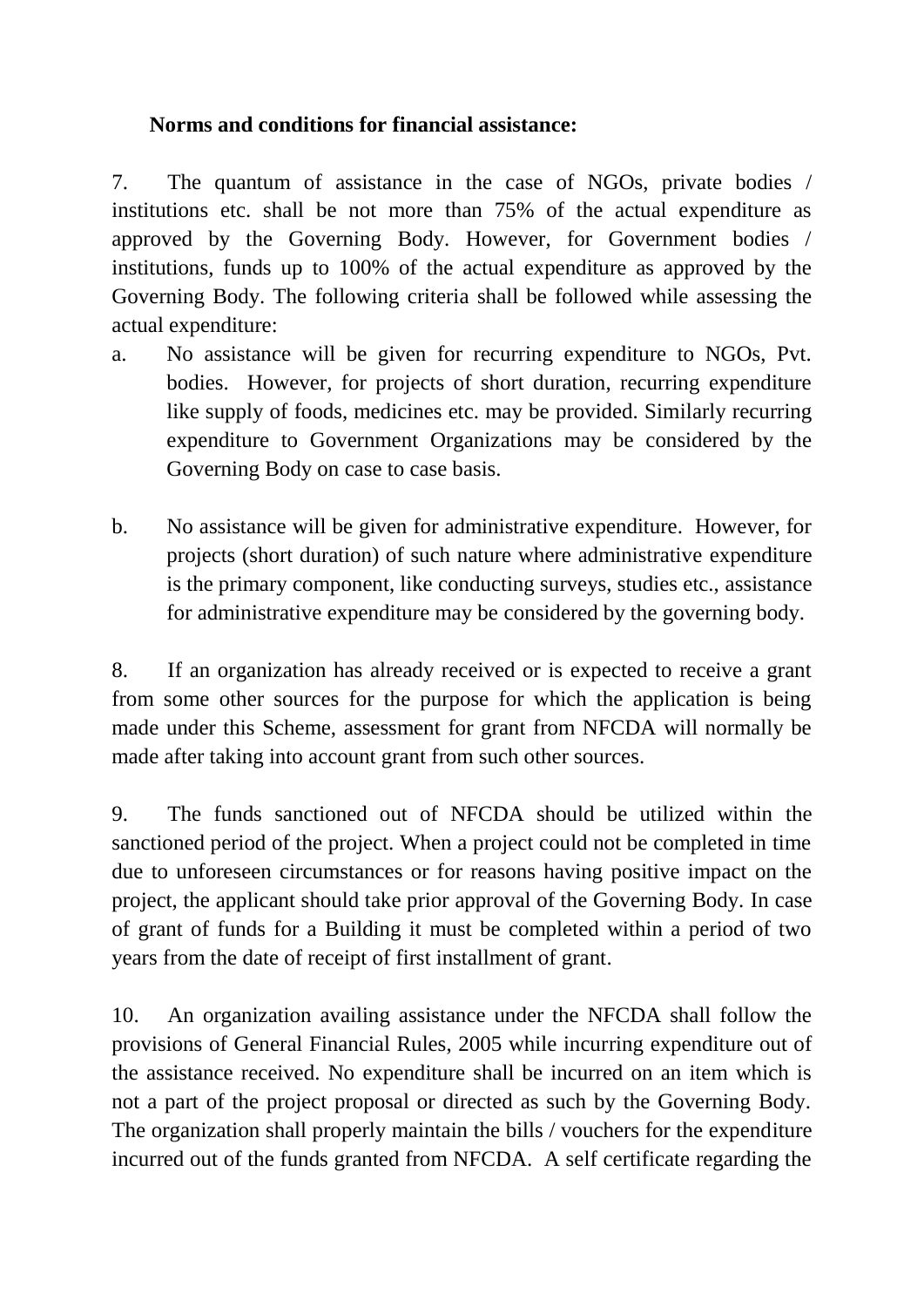verification of such bills & vouchers from the authorized signatory of the organization shall be submitted along with the Utilization Certificate. An aided organization / institution / establishment shall be open to inspection by an officer of the Central Government or a nominee or any other agency so designated by the Central Government. An aided organization shall maintain separate accounts of the Grants received from NFCDA. They shall always be open to check by an officer deputed by the Government of India. This shall be open to a system of internal audit or concurrent audit. They shall also be open to test check by the Comptroller and Auditor General of India.

## **Submission, evaluation and approval of the project**

11. To avail assistance under the NFCDA, an organization / institution, shall apply in Form 'A' (as at Annexure-I) along with a copy of Project Report and other relevant supported documents. The Application Form completed in all respect shall be sent to the Joint Secretary (Revenue), Ministry of Finance (Department of Revenue), Government of India, North Block, New Delhi - 110001.

12. The project proposal should clearly bring out, in a separate chapter, budget detail showing component-wise expenditure involved in it (recurring / non-recurring / capital expenditure), details of funds to be arranged by the organization / institution from its own resources, details of assistance received / expected to be received from other sources (Government as well as non-Government), and assistance sought under the NFCDA.

13. It is desirable that an applicant, other than Government Organizations, while submitting the application should also submit a recommendation from the State / Central Government ensuring the genuineness of the organization. In the absence of any such recommendation, grants can be made to such organization if Governing Body is satisfied, for reasons to be recorded in writing, that the grantee organization and the project is genuine and in the public interest. The Applicant's institution / premises may be visited by officers / officials or nominee of central Govt. for prior verification, if it is considered necessary by the competent authority.

14. Every complete proposal shall be put up before the Governing Body of the NFCDA for consideration in its next meeting.